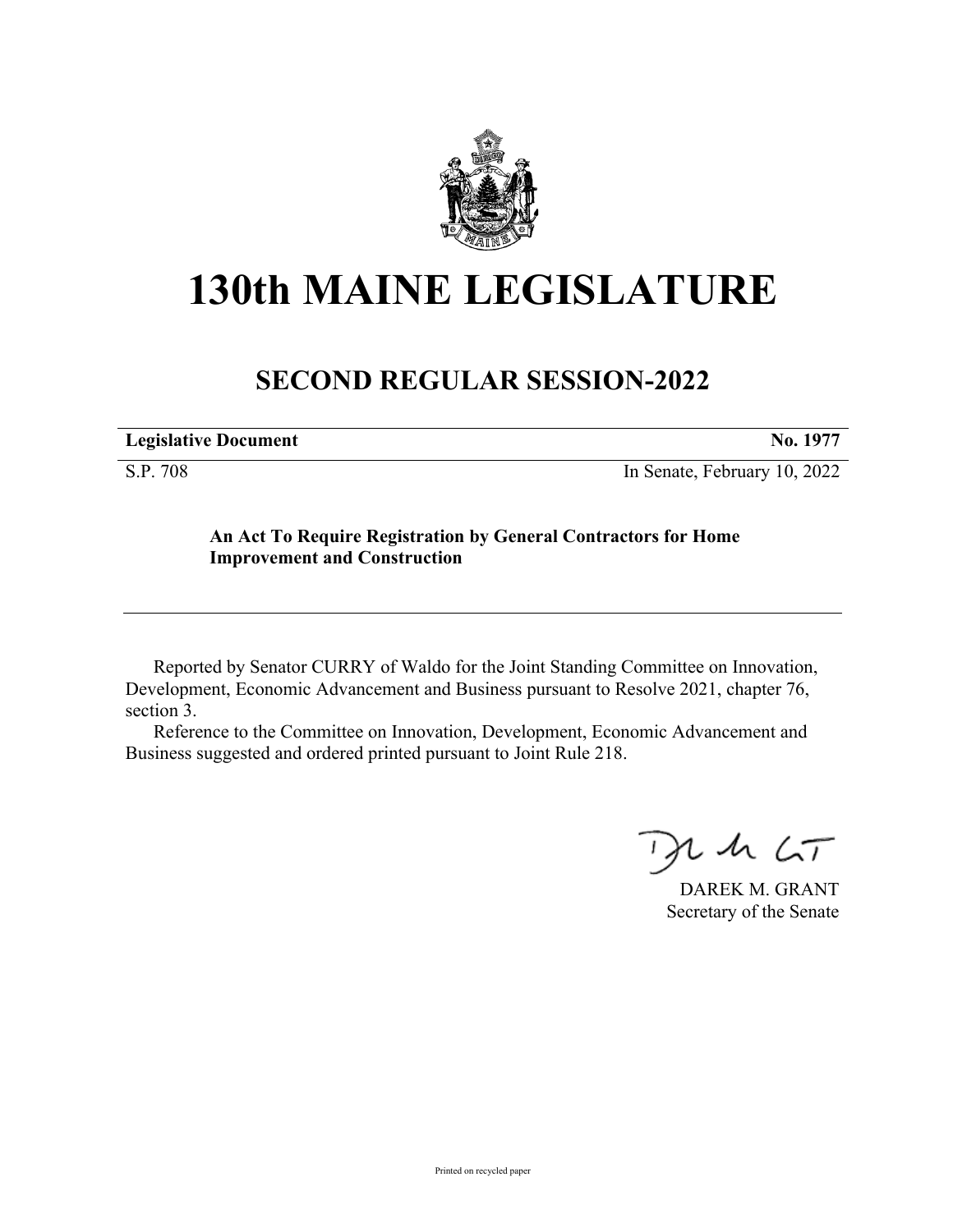| 1                    | Be it enacted by the People of the State of Maine as follows:                                                                                                                                                                                                                                                                                                                                        |
|----------------------|------------------------------------------------------------------------------------------------------------------------------------------------------------------------------------------------------------------------------------------------------------------------------------------------------------------------------------------------------------------------------------------------------|
| 2                    | Sec. 1. 32 MRSA c. 147 is enacted to read:                                                                                                                                                                                                                                                                                                                                                           |
| 3                    | <b>CHAPTER 147</b>                                                                                                                                                                                                                                                                                                                                                                                   |
| 4<br>5               | <b>REGISTRATION FOR GENERAL CONTRACTORS FOR HOME</b><br><b>IMPROVEMENT AND CONSTRUCTION</b>                                                                                                                                                                                                                                                                                                          |
| 6                    | §18601. Short title                                                                                                                                                                                                                                                                                                                                                                                  |
| 7<br>8               | This chapter may be known and cited as "the Residential Construction Contractor"<br>Registration Act."                                                                                                                                                                                                                                                                                               |
| 9                    | §18602. Definitions                                                                                                                                                                                                                                                                                                                                                                                  |
| 10<br>11             | As used in this chapter, unless the context otherwise indicates, the following terms<br>have the following meanings.                                                                                                                                                                                                                                                                                 |
| 12<br>13             | 1. Department. "Department" means the Department of Professional and Financial<br>Regulation.                                                                                                                                                                                                                                                                                                        |
| 14<br>15             | <b>2. Home improvement.</b> "Home improvement" means any of the following, other than<br>incidental work:                                                                                                                                                                                                                                                                                            |
| 16<br>17             | A. Fixing, replacing, altering, converting, modernizing, improving or making an<br>addition to a residential structure;                                                                                                                                                                                                                                                                              |
| 18<br>19<br>20<br>22 | Structural work including the construction, installation, replacement and<br>B.<br>improvement of roofing, porches, kitchens, chimneys, chimney liners, central air<br>conditioning, central heating, heat pumps, boilers, furnaces, hot water heaters, electric<br>wiring, sewers, plumbing fixtures, storm doors, storm windows or siding and other<br>improvements to a residential structure; or |
|                      | C. The construction, installation, replacement and improvement of in-ground<br>swimming pools, garages, fallout shelters or other structures upon the land adjacent to<br>a residential structure.                                                                                                                                                                                                   |
|                      | "Incidental work" means the construction, installation,<br>3. Incidental work.<br>replacement or improvement of:                                                                                                                                                                                                                                                                                     |
| 28                   | A. Landscaping:                                                                                                                                                                                                                                                                                                                                                                                      |
|                      | B. Interior painting or wall covering;                                                                                                                                                                                                                                                                                                                                                               |
|                      | C. Finished floor covering, including but not limited to carpeting, vinyl floor covering<br><u>or tile;</u>                                                                                                                                                                                                                                                                                          |
|                      | D. Fencing or freestanding masonry walls;                                                                                                                                                                                                                                                                                                                                                            |
|                      | E. Aboveground swimming pools;                                                                                                                                                                                                                                                                                                                                                                       |
|                      | F. Shutters or awnings;                                                                                                                                                                                                                                                                                                                                                                              |
|                      | G. Ground-level patios; and                                                                                                                                                                                                                                                                                                                                                                          |
|                      | H. Driveways.                                                                                                                                                                                                                                                                                                                                                                                        |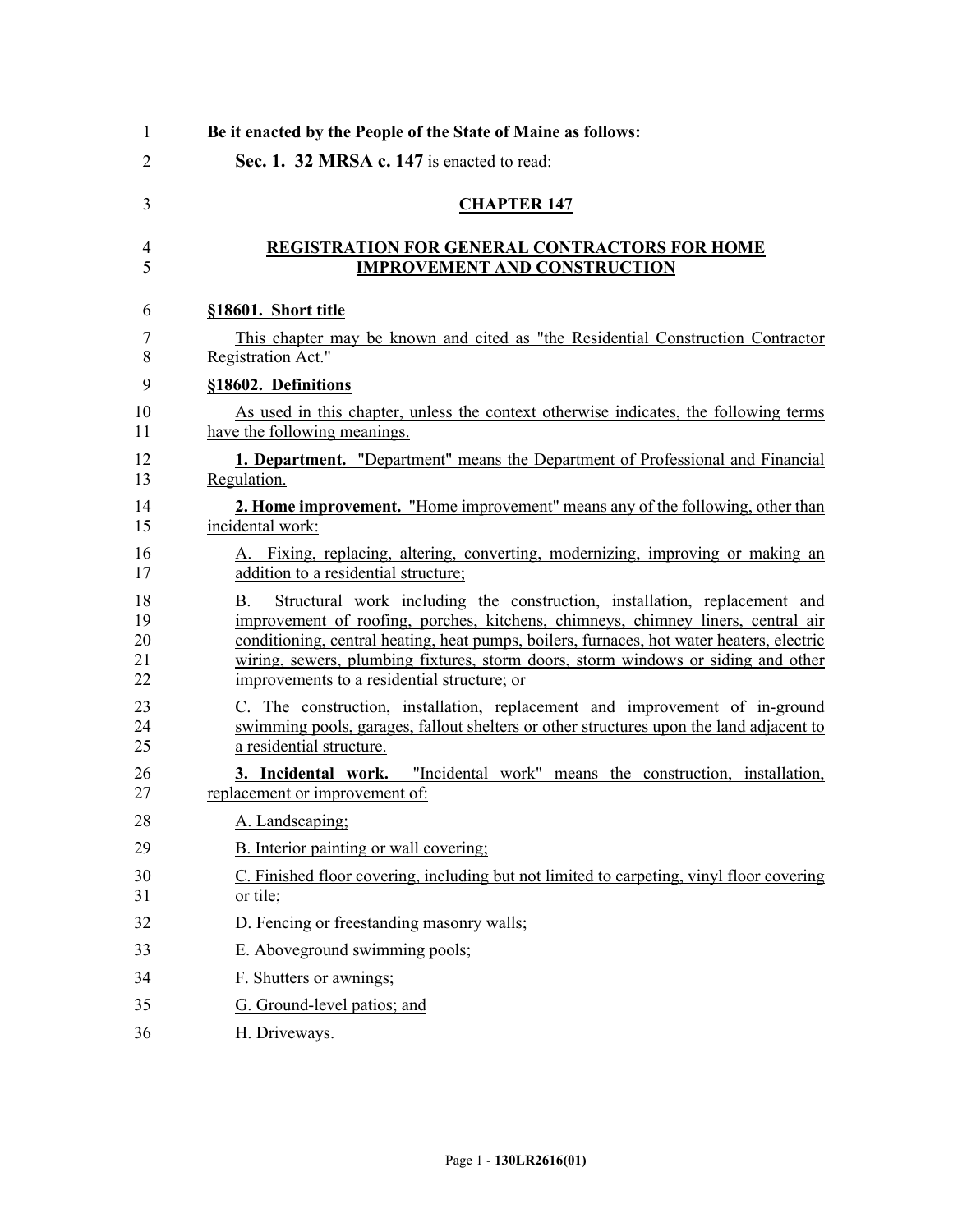| 1              | 4. Person. "Person" means a natural person, corporation, partnership or other business        |
|----------------|-----------------------------------------------------------------------------------------------|
| 2              | entity.                                                                                       |
| 3              | 5. Registrant or registered residential construction contractor. "Registrant" or              |
| $\overline{4}$ | "registered residential construction contractor" means a person holding a valid registration  |
| 5              | under this chapter.                                                                           |
| 6              | <b>6. Residential construction contract.</b> "Residential construction contract" means an     |
| $\overline{7}$ | agreement or contract to provide home improvement services for more than \$5,000.             |
| 8              | 7. Residential construction contractor. "Residential construction contractor" means           |
| 9              | a person that undertakes, offers to undertake or submits a bid for a residential construction |
| 10             | contract.                                                                                     |
| 11             | <b>8. Residential structure or dwelling.</b> "Residential structure" or "dwelling" means a    |
| 12             | residential structure that contains at least one but not more than 4 units, including an      |
| 13             | individual condominium unit or cooperative unit or, if used as a residence, manufactured      |
| 14             | housing.                                                                                      |
| 15             | §18603. Exemptions                                                                            |
| 16             | The following persons are exempt from this chapter:                                           |
| 17             | <b>1. Homeowners.</b> An individual who builds a dwelling or performs any home                |
| 18             | improvement on a dwelling that is intended to be used as the individual's residence unless    |
| 19             | the primary purpose of the structure is a commercial enterprise;                              |
| 20             | 2. Engineers and architects. Professional engineers licensed under chapter 19 and             |
| 21             | architects licensed under chapter 3-A;                                                        |
| 22             | 3. Oil burner or solid fuel technicians; propane and natural gas technicians. Oil             |
| 23             | burner or solid fuel technicians and propane and natural gas technicians licensed under       |
| 24             | chapter $139$ ;                                                                               |
| 25             | 4. Manufacturers and dealers of manufactured housing. Manufacturers and dealers               |
| 26             | of manufactured housing licensed under Title 10, chapter 951;                                 |
| 27             | <b>5. Plumbers and electricians.</b> Plumbers licensed under chapter 49 and electricians      |
| 28             | licensed under chapter 17;                                                                    |
| 29             | <b>6. Employees.</b> Persons acting within the scope of their employment under the authority  |
| 30             | of a registered residential construction contractor;                                          |
| 31             | 7. Subcontractors. A person working as a subcontractor under a contract with a                |
| 32             | registered residential construction contractor;                                               |
| 33             | <b>8. Persons that perform work in emergency situations.</b> A person that performs           |
| 34             | home improvement work in response to an emergency, as long as the person applies for          |
| 35             | registration under this chapter within a reasonable time after performing the work; and       |
| 36             | 9. Persons working on buildings used for commercial or business purposes.                     |
| 37             | Persons building, altering or repairing buildings used for commercial or business purposes.   |
| 38             | §18604. Registration required                                                                 |
| 39             | Except as provided in section 18603, a person may not undertake, offer to undertake           |
| 40             | or submit a bid for a residential construction contract unless registered in accordance with  |
| 41             | this chapter.                                                                                 |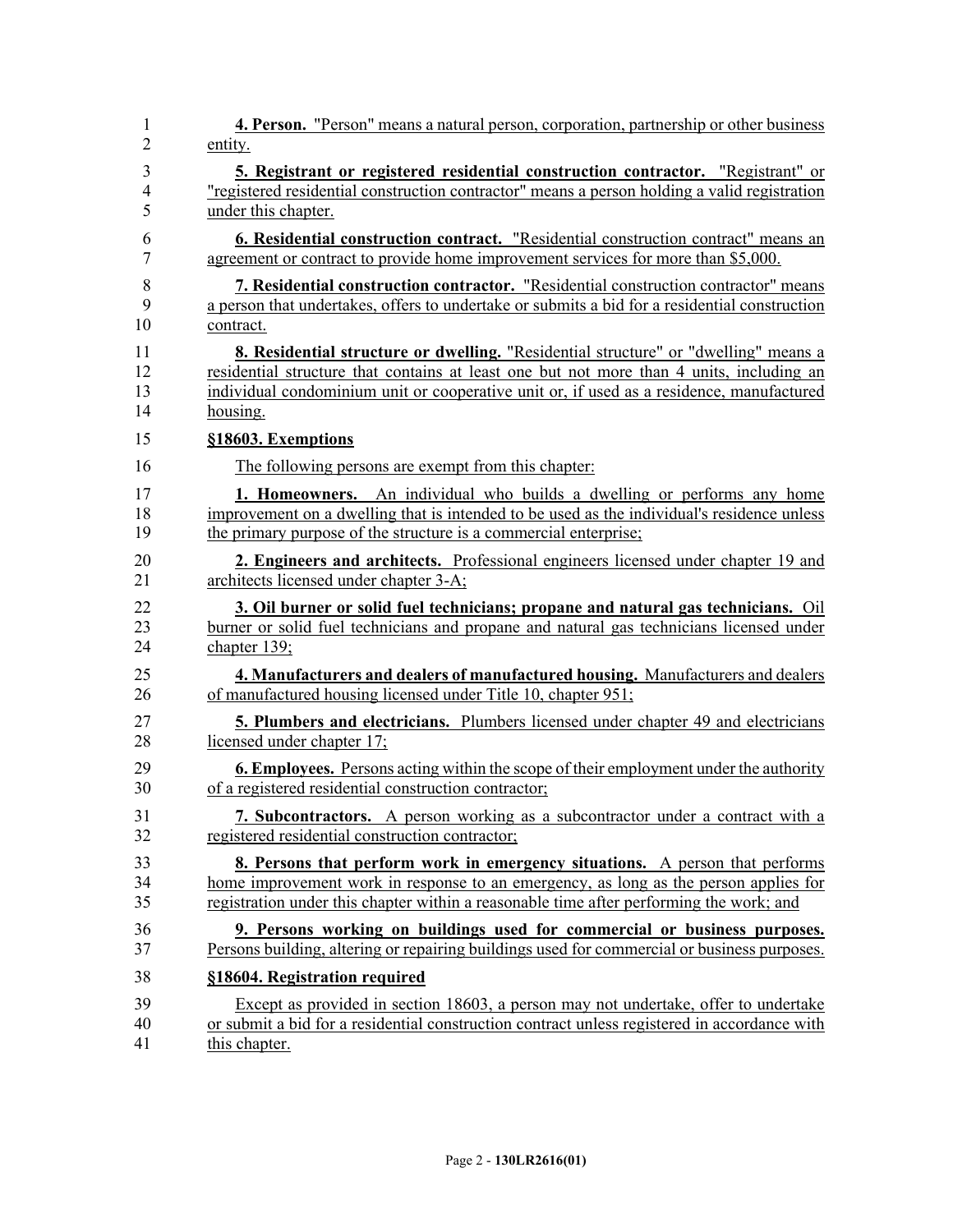| $\mathbf{1}$   | §18605. Application                                                                            |
|----------------|------------------------------------------------------------------------------------------------|
| $\overline{2}$ | An application for registration under this chapter must be in writing, under oath and in       |
| 3              | an electronic form prescribed by the department.                                               |
| $\overline{4}$ | 1. Requirements. An application under this section must include:                               |
| 5              | A. The applicant's name, physical address, mailing address if different, e-mail address        |
| 6              | and telephone number;                                                                          |
| 7              | B. If the applicant is an individual, the applicant's date of birth or, if the applicant is an |
| 8              | entity other than an individual, the applicant's employer identification number and the        |
| 9              | name of the individual authorized to file the application on behalf of the applicant and:      |
| 10             | (1) If the applicant is a corporation or limited liability company, the date and state         |
| 11             | of incorporation and the name, physical address, mailing address if different and              |
| 12             | telephone number of individuals with the authority to bind the organization; or                |
| 13             | (2) If the applicant is a partnership or limited liability partnership, the state where        |
| 14             | the partnership agreement is filed;                                                            |
| 15             | C. Any website or business-related social media maintained by or for the benefit of the        |
| 16             | applicant;                                                                                     |
| 17             | D. The number of years the applicant has provided home improvement services;                   |
| 18             | E. Information for the 10-year period immediately preceding application relating to            |
| 19             | any criminal convictions, guilty pleas or no contest pleas of the applicant or any officer,    |
| 20             | director or general partner of the applicant relating to fraud, false statement or             |
| 21             | omission, wrongful taking of property, bribery, perjury or conspiracy to commit any of         |
| 22             | these crimes, including any such convictions, guilty pleas or no contest pleas in a            |
| 23             | military court in this State or any other state;                                               |
| 24             | F. Information for the 10-year period immediately preceding application relating to any        |
| 25             | bankruptcy petitions filed by or against the applicant, any business with which the            |
| 26             | applicant was associated or any officer, director or general partner of the applicant in       |
| 27             | this State or any other state;                                                                 |
| 28             | G. Information for the 10-year period immediately preceding application relating to            |
| 29             | any judgments or liens against the applicant, any business with which the applicant was        |
| 30             | associated or any officer, director or general partner of the applicant in this State or any   |
| 31             | other state;                                                                                   |
| 32             | H. The applicant's workers' compensation insurance policy company name and policy              |
| 33             | number;                                                                                        |
| 34             | I. The applicant's liability insurance policy company name and policy number, if any;          |
| 35             | J. Information about the status of all professional or occupational licenses and               |
| 36             | registrations in all jurisdictions in which the applicant holds or has held a license within   |
| 37             | the 10-year period immediately preceding application. For the purposes of this section,        |
| 38             | an applicant may affirm that a license is in good standing in another jurisdiction only        |
| 39             | if the applicant:                                                                              |
| 40             | (1) Does not have a complaint, allegation or investigation pending;                            |
| 41             | (2) Does not have a license that is suspended or subject to practice restrictions; and         |